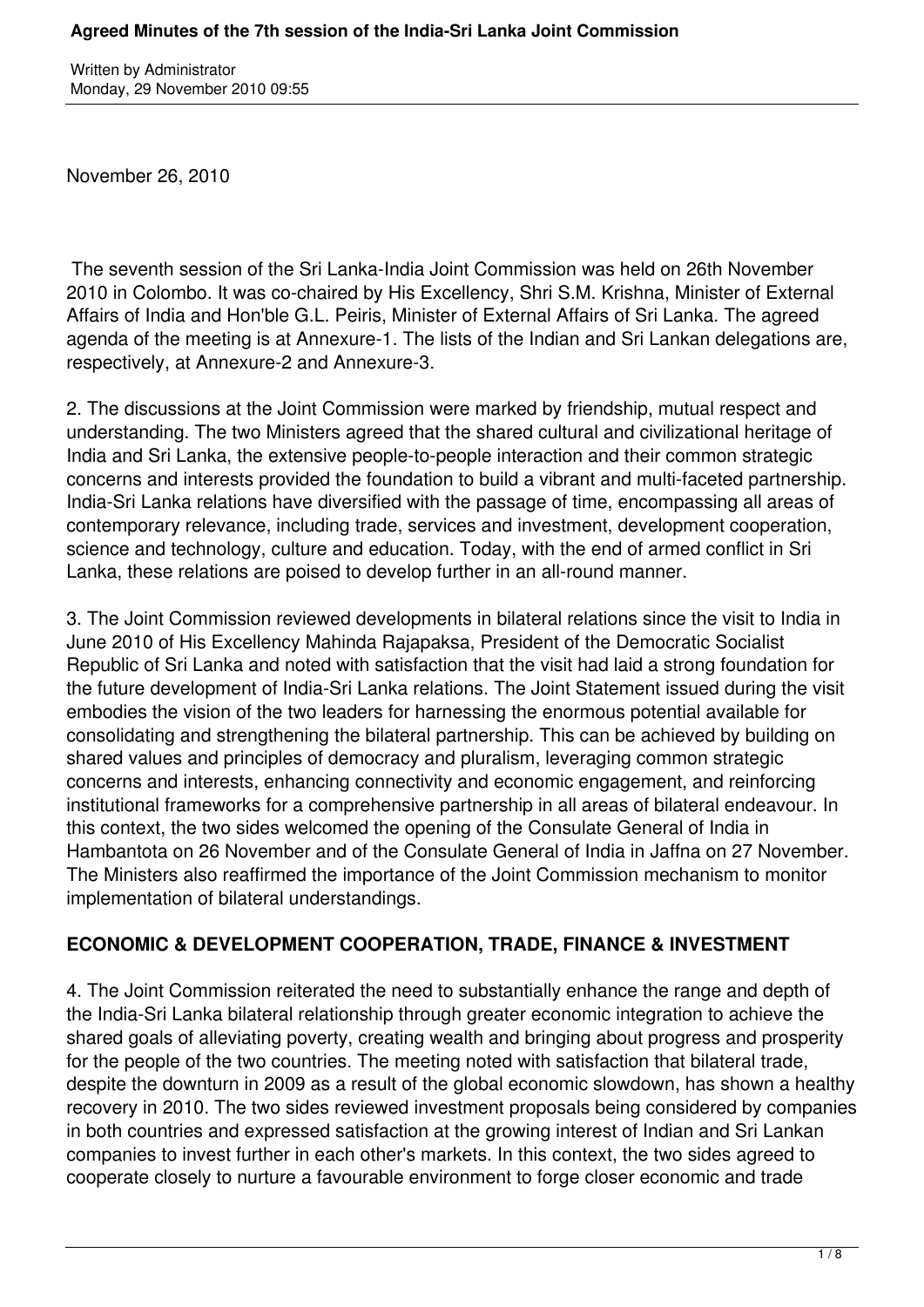#### **Agreed Minutes of the 7th session of the India-Sri Lanka Joint Commission**

Written by Administrator Monday, 29 November 2010 09:55

linkages.

# **FTA/CEPA**

5. Recognizing the considerable benefits from greater economic cooperation between the two countries, the Joint Commission noted the significant progress achieved under the India-Sri Lanka Free Trade Agreement (ISLFTA). It reaffirmed the understanding contained in the bilateral Joint Declaration of June 9, 2010 that it would be timely to build on this achievement through a more comprehensive framework of economic cooperation best suited to the two countries. In this context, it expressed satisfaction with the recent discussions between the officials of the Departments of Commerce of the two countries. The Joint Commission also took note of the stakeholders' consultations carried out by the Sri Lankan side on the draft framework text of the Comprehensive Economic Partnership Agreement (CEPA). It welcomed also the agreement between the officials of the Departments of Commerce of the two countries following their recent talks that, in keeping with the instructions of their respective leaders to hold intensive consultations towards a more comprehensive framework for economic cooperation, a delegation from the Ministry of Commerce and Industry of India would visit Sri Lanka on mutually convenient dates in December 2010 to resume discussions on such a framework from where they had been left in July 2008.

# **CEOs' Forum**

6. The Joint Commission welcomed the constitution of the India-Sri Lanka bilateral CEOs' Forum. It expressed its hope that the Forum would prove to be a valuable mechanism in bringing together the public and private sectors in a dialogue to generate ideas to deepen and broaden the bilateral economic relationship in all its aspects and to help chart the future course of business and trade interaction between the two countries.

### **Credit Lines**

7. The Joint Commission reviewed the utilization of the existing Lines of Credit (LOC) offered by the Government of India to the Government of Sri Lanka, especially those pertaining to the rehabilitation of the Southern Railway corridor (US\$ 167.4 million). The two sides also reviewed the status of the LOC for Northern Railway Reconstruction and the LOC of US \$200 million offered by India for the construction of a jetty at Sampur and of a transmission line from Sampur to Habarana, and financial support for equity contribution of the Ceylon Electricity Board (CEB) for setting up the joint venture with NTPC to develop a coal power plant at Sampur.

# **Railway Projects**

8. The Joint Commission reviewed progress on the Northern Railway projects being implemented by IRCON. It expressed satisfaction that contracts for Omanthai-Pallai, Madu Road-Talaimannar and Medawachchiya-Madu Road had been signed. The Ministers witnessed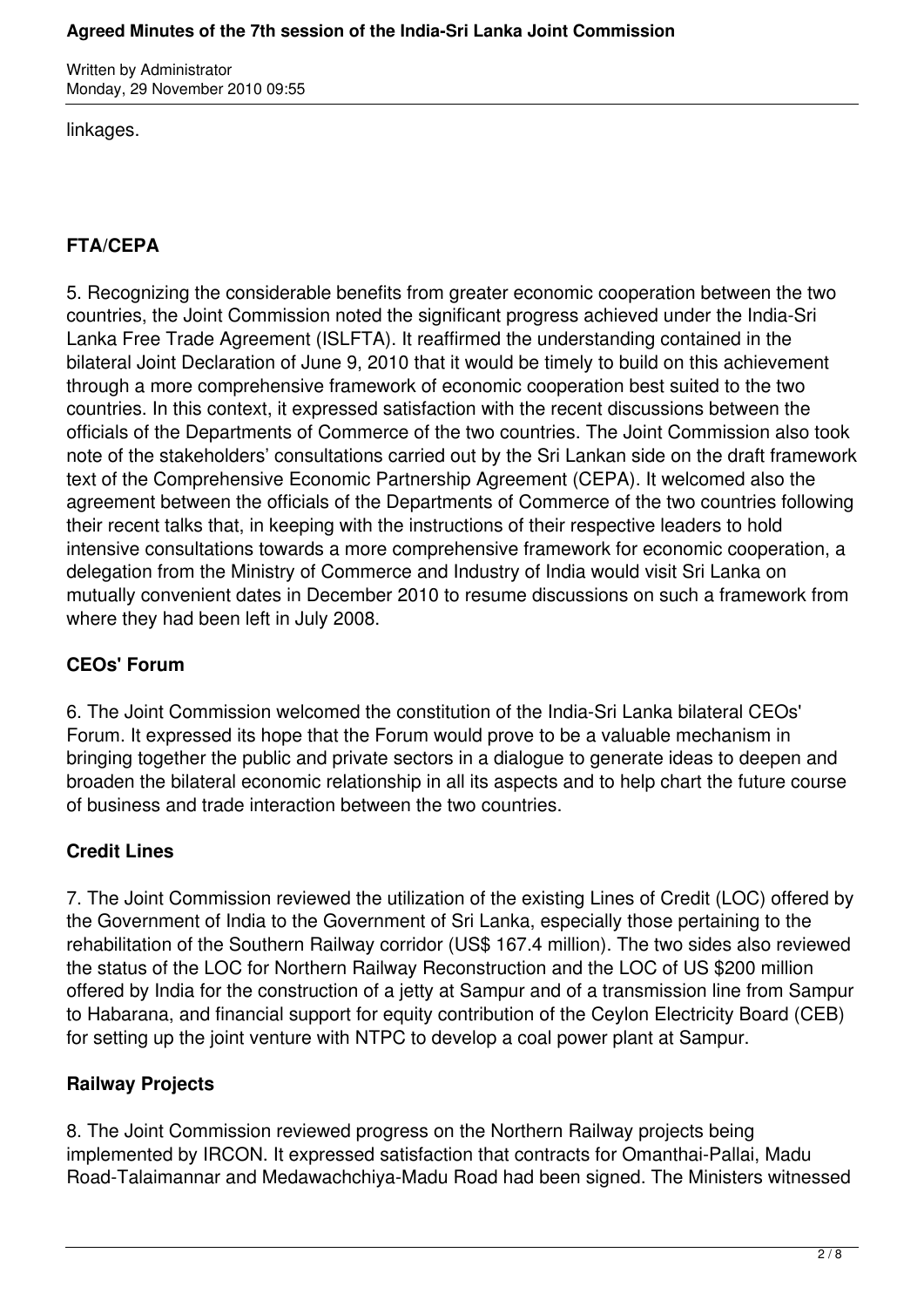the signing of the credit agreement for \$416.39 million for these three projects in the presence of His Excellency the President of Sri Lanka and welcomed the fact that work on the Northern Railway Line was commencing with the inauguration scheduled for 27 November, 2010. Both sides agreed to facilitate the work for its timely completion. Further, in keeping with the understanding contained in the Joint Declaration of June 9, 2010, the Joint Commission took note of the finalization of the negotiations pertaining to the agreement on signaling and telecommunication and agreed that the contract for the Pallai-KKS line, to be implemented jointly by IRCON and Sri Lanka Railway would be concluded soon. The Joint Commission noted that the procurement of rolling stock from India would take place in a phased manner. The Joint Commission agreed on the need for early completion of all these negotiations. Both Ministers expressed their satisfaction at the progress of work on the Colombo-Matara railway line being constructed with Indian assistance.

### **Tourism and Civil Aviation**

9. The Joint Commission noted the immense potential that exists in the two countries in the tourism sector, given the fact that India contributes the largest number of tourist arrivals in Sri Lanka and the latter is among the top ten tourist sources for India. The last year has seen a significant revival in tourist traffic between the two countries. The Ministers noted that an MoU on cooperation in the field of tourism was signed in January 2004, while the Joint Working Group set up under the MoU is yet to meet. They accordingly directed the concerned officials on both sides to meet at an early date to identify potential areas of cooperation.

10. The two sides noted that Sri Lanka enjoys a very special relationship with India in the field of civil aviation with Sri Lankan Airlines being the largest foreign airline in India. The Joint Commission took note of the interest of Sri Lankan Airlines to increase its services to Delhi and Chennai and agreed that the civil aviation authorities of both countries would meet bilaterally.

### **Development Cooperation**

11. The Government of Sri Lanka thanked the Government of India for the substantial development assistance being provided through a wide variety of projects. The range of assistance being received from the Government of India for Resettlement and Rehabilitation of the Northern and Eastern Provinces includes, inter alia, the following:

- 1. Housing 50,000 houses for IDPs;
- 2. Supply of 7200 MT of Roofing Sheets for IDPs in the Northern Province;
- 3. Supply of 400,000 Cement Bags to IDPs;
- 4. Supply of 70,000 Agriculture Tool Kits to IDPs;
- 5. Provision of Seven de-mining teams;
- 6. Supply of 500 Four-Wheeled Tractors and agricultural equipment;
- 7. Supply of Seeds;
- 8. Assistance in the Fishing sector;
- 9. Limb Fitment Project;
- 10. Rehabilitation of Duraiappa Stadium;
- 11. Construction of Vocational Training Centres;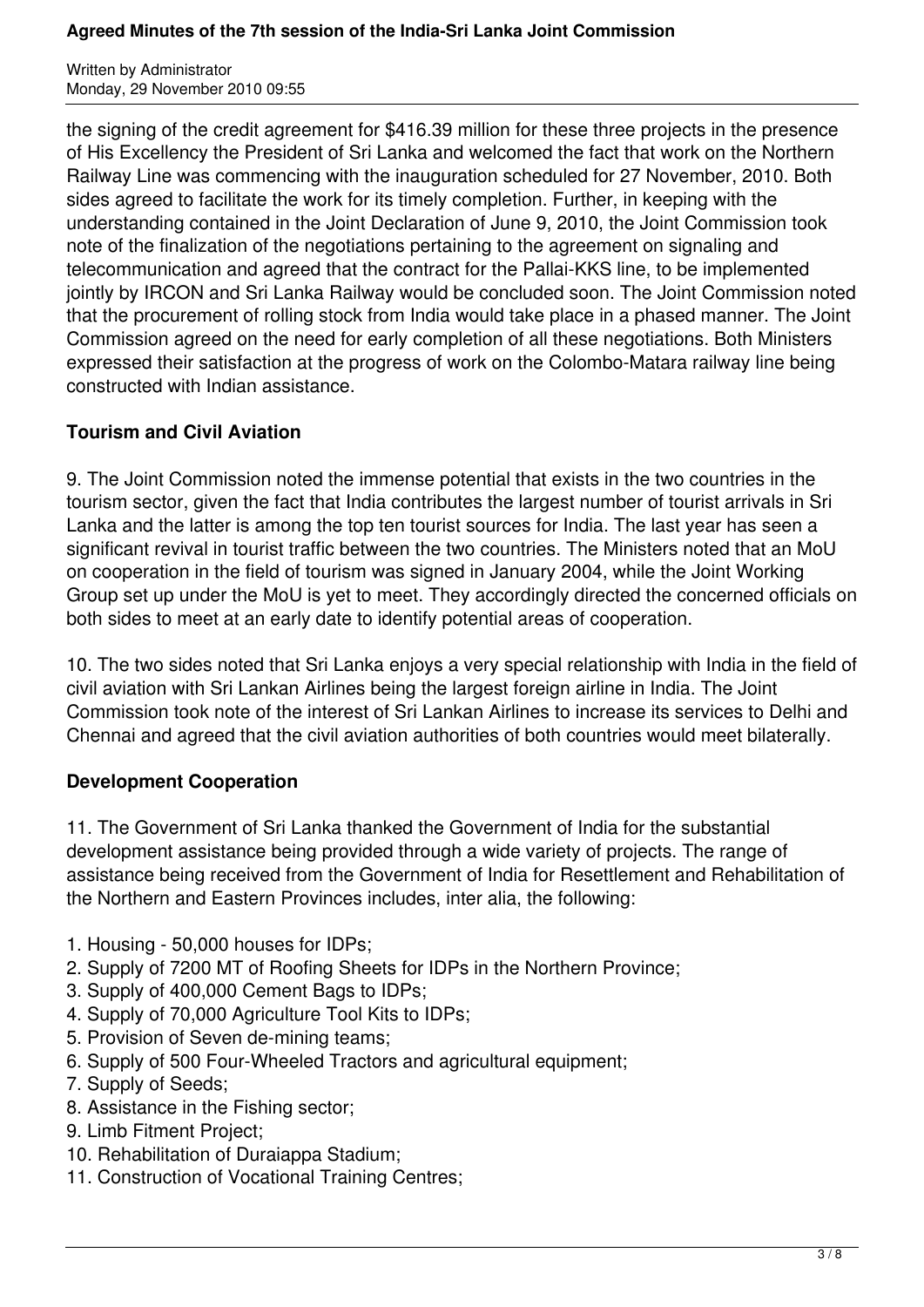#### **Agreed Minutes of the 7th session of the India-Sri Lanka Joint Commission**

Written by Administrator Monday, 29 November 2010 09:55

- 12. Construction of Jaffna Cultural Centre;
- 13. Railway infrastructure;
- 14. Rehabilitation of Palaly Airport;
- 15. Rehabilitation of Kankesanthurai Harbour;
- 16. Supply of equipment to Jaffna Teaching Hospital;
- 17. Supply of books to Jaffna Library and Jaffna University;
- 18. Project for war widows by SEWA;
- 19. Assistance to rehabilitation of Micro and SMEs;
- 20. Assistance for Schools and Universities; and
- 21. Assistance for rehabilitation of hospitals.

12. A substantial amount of this assistance has been directed towards humanitarian relief, rehabilitation and resettlement of Internally Displaced Persons (IDPs) in northern Sri Lanka. Following the initial assistance directed at humanitarian relief in the areas of food, clothing, medicine and shelter, the Joint Commission welcomed Indian project assistance in the areas of de-mining, restoration of agricultural livelihood, vocational training, repair of schools and other public facilities. In particular, the two sides reviewed the ongoing preparatory work on the project for the construction of 50,000 houses for IDPs in the Northern and Eastern Provinces and also for estate workers in the Central Provinces with the support of India and welcomed the proposed commencement of work on this project on 27th November, 2010.

13. The Joint Commission also welcomed the signing of the contract with Hindustan Prefab Limited by the Government of India for commencement of construction of 1000 houses as a "Pilot Project" in the Northern Province. The two Ministers also witnessed the Exchange of Letters with regard to the Housing Pilot Project, which took place in the presence of His Excellency the President of Sri Lanka.

# **Agriculture**

14. The Joint Commission agreed that there was great potential for the further expansion of bilateral agricultural cooperation and collaboration in livestock development between the two countries. They noted that the MoU for Scientific and Technical Cooperation between the Indian Council of Agriculture Research and the Sri Lanka Council for Agriculture Research Policy had yielded sound results, including in human resource development. The two sides reiterated that collaborative research and development programmes would further contribute to agricultural cooperation. It was agreed that the Agreement on Agricultural Cooperation would be signed soon and the Government of Sri Lanka would propose a draft work programme for cooperation in the field of agriculture for the period 2011-2012.

### **Energy**

15. The Joint Commission noted with satisfaction that all negotiations between the National Thermal Power Corporation of India and the Ceylon Electricity Board of Sri Lanka on the establishment of a joint venture for building a 500 MW coal-fired power plant at Sampur (Trincomalee) had been completed and the various Agreements in this regard, including the Joint Venture Agreement, the Power Purchase Agreement, the Agreement with the Board of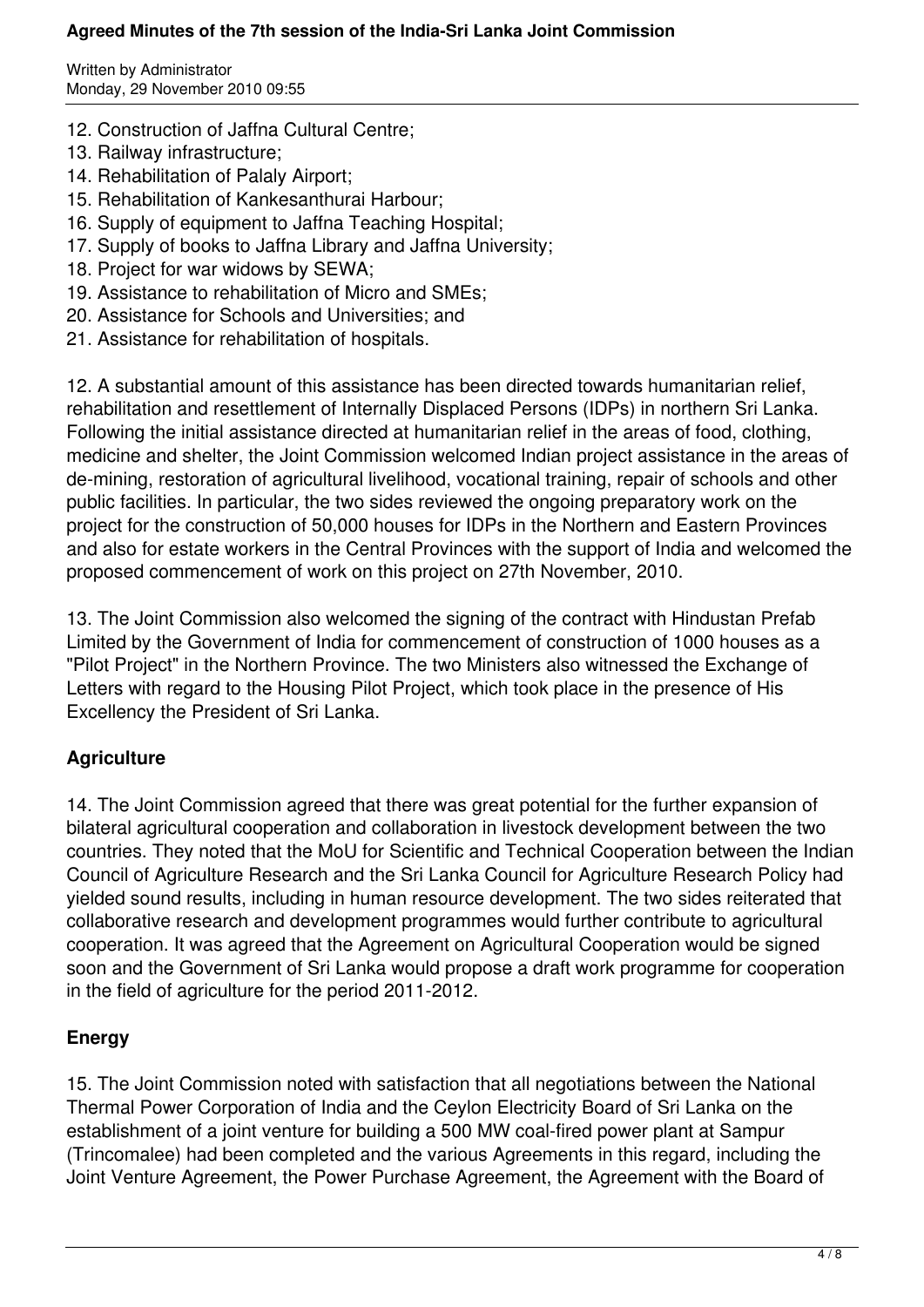Investment of Sri Lanka, the Implementation Agreement and other relevant arrangements had also been agreed upon. These agreements would be signed in the near future. The Sri Lankan side expressed its appreciation for the US \$200 million concessionary line of credit offered by the Government of India to enable Sri Lanka to fulfill its commitments under the Implementation Agreement.

16. The two sides noted the presence of Indian suppliers in the Sri Lankan wind and solar energy sectors and agreed to explore cooperation in other fields of new and renewable forms of energy, including through greater cooperation between the public and private sector entities of the two countries.

17. The Joint Commission also recalled the signing of the agreement on conducting a feasibility study for the interconnection of the Indian and Sri Lankan electricity grids and noted that the concerned officials are in touch to convene a meeting of the Steering Committee in this regard. Both Governments have already committed their respective share of financial support for the study.

### **Ferry Services**

18. The Joint Commission noted the importance of speedily restoring the traditional transport links between the two countries. In this connection, it welcomed the finalization of the agreement to resume ferry services between Colombo and Tuticorin and Talaimannar and Rameswaram and directed the concerned officials to put in place the mechanisms to start these services as soon as the agreement is signed.

# **Health Sector**

19. The Joint Commission reviewed the projects being implemented in the health sector in Sri Lanka with the assistance of the Government of India. It welcomed the finalization of implementation mechanisms for the 150-bed Base Hospital at Dickoya. It also noted the ongoing implementation by India of projects to supply equipment for upgradation of the facilities at the Intensive Care Unit, Eye Ward and Operation Theatre of the Jaffna Teaching Hospital. The Sri Lankan side also thanked the Government of India for agreeing to donate a Bhabhatron - II (a Cobalt 60 teletherapy machine) for cancer treatment to the Hambantota General Hospital. The Sri Lankan side requested for enlargement of coverage of the 'Jaipur Foot' Limb Fitment camp conducted earlier by India through Bhagwan Mahaveer Viklang Sahayata Samiti.

### **Fishing**

20. The Joint Commission expressed satisfaction that the Fishing Arrangements agreed earlier had helped decrease incidents on the International Maritime Boundary Line (IMBL). Both sides agreed to explore ways to strengthen the safety and security of fishermen and, in this context, welcomed the decision to revive the meetings of the bilateral Joint Working Group on Fishing.

### **SOCIAL, CULTURAL AND EDUCATIONAL MATTERS**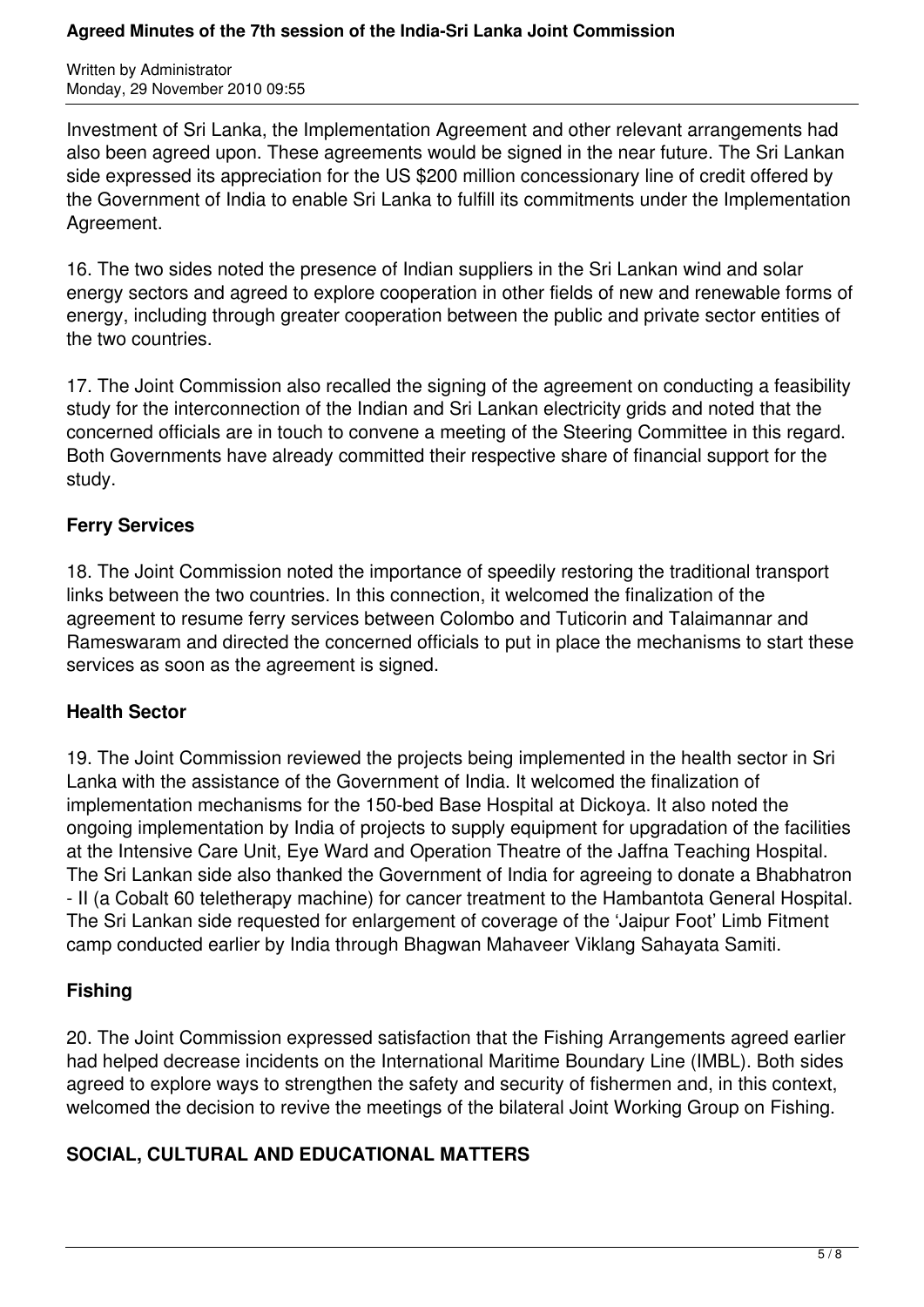### **Education**

21. The Joint Commission took note of the recent high-level contacts between the two sides in the field of education. In this context, it welcomed the proposal of the Government of India to significantly expand its scholarship programme for Sri Lankan nationals as part of the "India Sri Lanka Knowledge Initiative". It also took note of the signing of an MoU between the University of Colombo and the Government of India on the establishment of a Centre for Contemporary Indian Studies. The two sides also directed their concerned officials to expedite discussions on the setting up of regional and provincial Centres of English Language Training and the design of the "10 Year Presidential Initiative to Steer Sri Lanka towards a Trilingual Society by 2020". The need to train in Sinhalese and Tamil languages to support the Presidential initiative was also noted.

22. The Joint Commission took note as well of the concept paper presented during its 7th Session by the Ministry of Higher Education of Sri Lanka, on the establishment of Agriculture and Engineering Faculties in the University of Jaffna.

23. The Joint Commission also took note of the collaborative initiatives in the field of Information & Communication Technology (ICT) between the two sides. In this context, it welcomed the support extended by the Government of India towards expanding the network of Nenasalas (Telecentres) across the country.

24. The Joint Commission noted with satisfaction the ongoing cooperation in the field of strengthening public administration, based on the Memorandum of Understanding between the Lal Bahadur Shastri National Academy of Administration (LBSNAA) of India and the Sri Lanka Institute of Development Administration (SLIDA) of Sri Lanka. The Joint Commission encouraged the two institutions to intensify their collaboration, including in the exchange of staff, researchers and graduate students/trainees, engagement in joint research activities and participation in seminars and academic meetings.

25. Given the dynamism of the younger generations in both countries and the need to invest in their future, the two Ministers decided to promote a programme of annual youth exchanges between the two countries. To begin with, it was decided to organize and exchange programme consisting of one hundred youth from both countries in the year 2011.

26. The two Ministers also agreed that both countries would jointly commemorate the 150th birth anniversary of Gurudev Rabindranath Tagore during the year-long celebrations which will take place in 2011-12.

# **Cultural Activities**

27. The Joint Commission welcomed the growing cultural engagement between the two countries in keeping with their shared cultural and civilizational links, which provided the bedrock of bilateral relations. In this context, the two Ministers directed the concerned officials to carry forward discussions to facilitate the organization of the proposed International Buddhist Conference in Kandy with the support of the Indian Council of Cultural Relations as part of the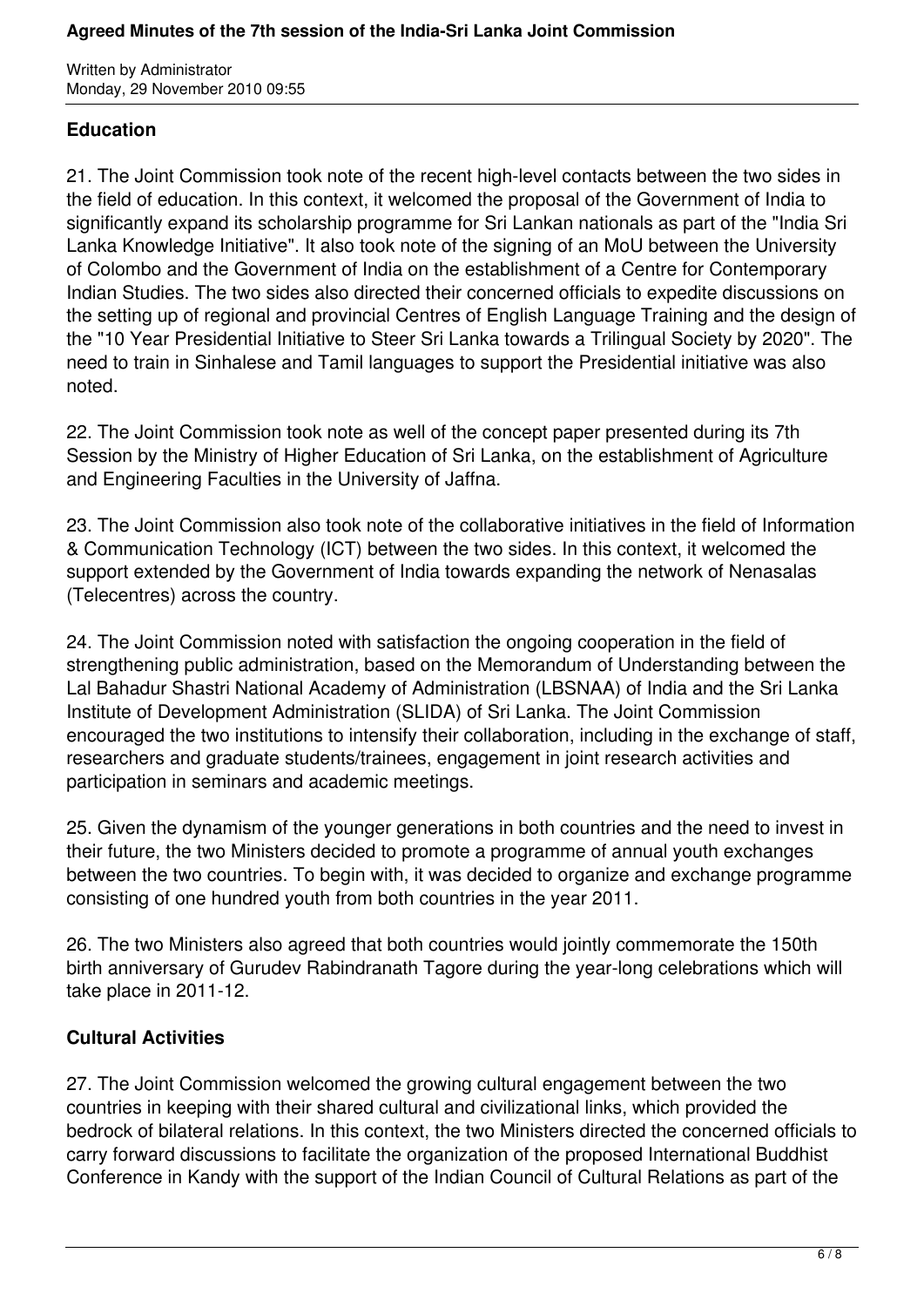activities to commemorate the 2600th year of the attainment of enlightenment by Lord Buddha (Sambuddhatva Jayanthi).

28. The Joint Commission also welcomed the proposal for the restoration of Tiruketheeswaram temple at Mannar to be undertaken with the assistance of the Archaeological Survey of India and the College of Architecture and Sculpture, Mamallapuram, with the involvement of the Department of Archaeology of Sri Lanka.

29. The two Ministers also reviewed the progress in the preparatory work on renovating the Duraiappah Stadium and constructing a Cultural Centre in Jaffna with Indian assistance.

### **India Sri Lanka Foundation**

30. The Joint Commission welcomed the significant contributions of and the important role played by the India Sri Lanka Foundation in forging deeper links between civil society actors in the two countries and contributing to closer relations in the economic, scientific, educational, technical and cultural arenas. It noted the recent augmentation of the corpus fund of the Foundation on the basis of a grant made by the Government of India and welcomed the expansion of the activities of the Foundation into new areas as agreed to by the last meeting of its Board.

### **Science and Technology**

31. The Joint Commission agreed upon the urgent need to develop a Programme for Cooperation under the Agreement on Cooperation in Science and Technology signed in September 2008 between the two countries. It recalled that the visit to Sri Lanka in March 2010 of Secretary, Department of Science and Technology had led to the identification of certain areas for cooperation. The Indian side agreed to propose a draft programme of cooperation for the period 2011-2012 for the consideration of the Sri Lankan side.

32. Both sides agreed to identify specific areas of cooperation in using space technology for a variety of societal services using Indian satellites.

# **SECURITY COOPERATION**

33. Both sides welcomed the ongoing and close cooperation between the two countries in the field of defence and security, the resumption of high level contacts between the defence forces of the two sides and the planned interactions on an annual defence dialogue.

34. The Joint Commission meeting witnessed the exchange of Instruments of Ratification of the Agreement on Transfer of Sentenced Prisoners and of the Mutual Legal Assistance Treaty, thus bringing into effect these two important agreements.

# **OTHER ISSUES**

35. The Joint Commission agreed that while the respective claims of the two countries with